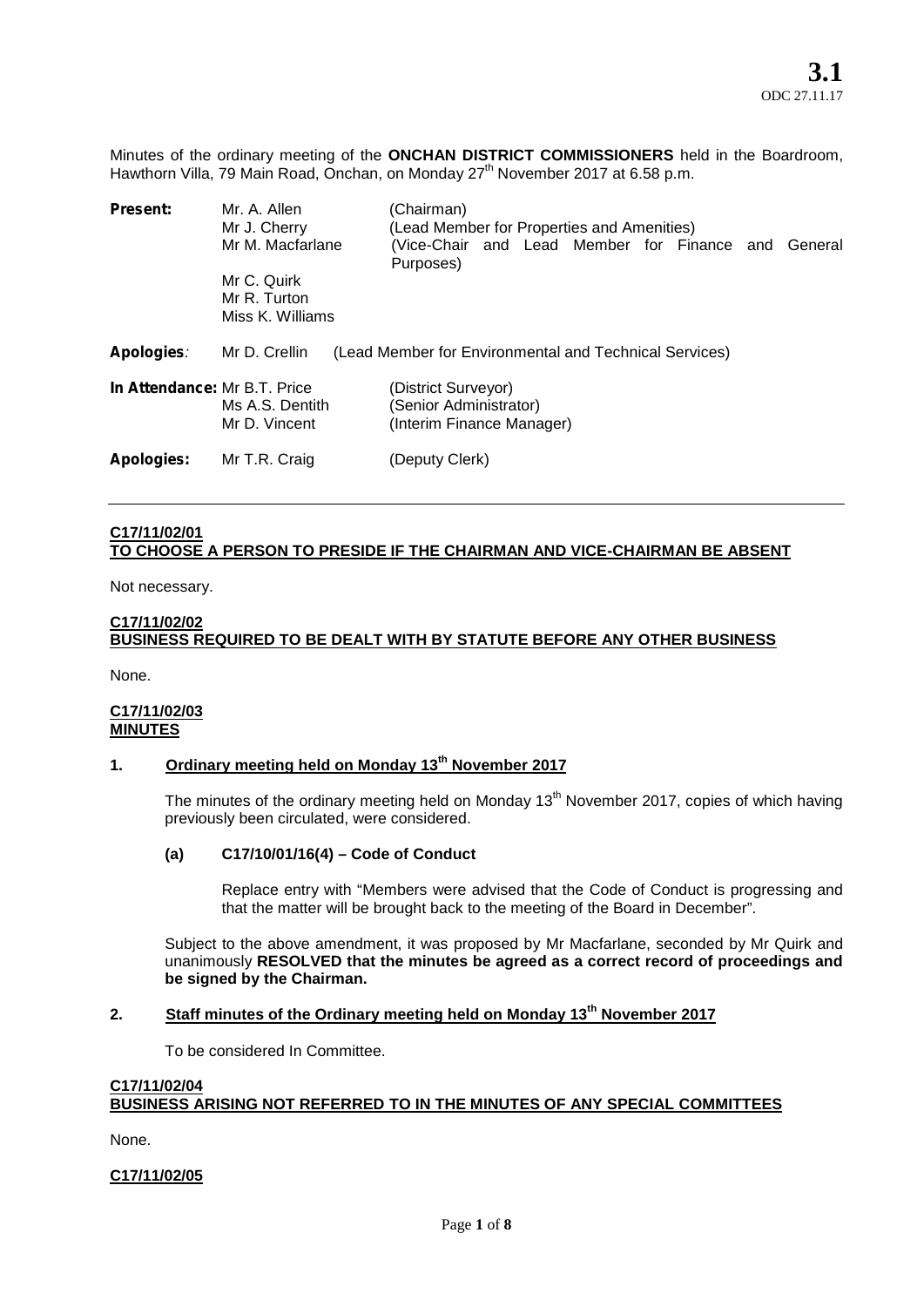# **BUSINESS EXPRESSLY REQUIRED BY STATUTE TO BE DONE**

None.

# **C17/11/02/06 BUSINESS ADJOURNED FROM A PREVIOUS MEETING**

**None.**

## **C17/11/02/07 PLANNING DECISIONS/COMMUNICATIONS FROM THE DEPARTMENT OF INFRASTRUCTURE PLANNING COMMITTEE**

### **1. Plans to the Board**

- **(a)** The following plans were considered by the Board.
	- (i) PA 17/01157 White Cottage, King Edward Road, retrospective approval for decking at the side of the property, and the proposed erection of off road car parking space and the installation of a septic tank.

It was proposed by Mr Quirk, seconded by Mr Cherry, and unanimously **RESOLVED that PA 17/01157 – White Cottage, King Edward Road, be recommended forapproval.**

(ii) PA 17/01169 – 45 Bemahague Avenue, replacement conservatory roof with lightweight tiles.

It was proposed by Mr Cherry, seconded by Miss Williams, and unanimously **RESOLVED that PA 17/01169 – 45 Bemahague Avenue be recommended for approval.**

(iii) PA 17/01174 – Filling Station, Main Road, Installation of covered jet wash and dryer facilities at the rear of the garage.

The District Surveyor advised that one objection to the application has been received. He further informed Members that the planning application was accompanied by a noise impact assessment report.

It was proposed by Mr Quirk, seconded by Mr Macfarlane, and unanimously **RESOLVED that PA 17/01174 – Filling Station, Main Road be recommended for approval, subject to a condition restricting operational hours so as to avoid unnecessary disturbance to neighbouring properties.**

(iv) PA 17/01187 – 31 Laurel Avenue, Proposed garage to the side of the property and removal of a tree to the front of the boundary line.

It was proposed by Mr Quirk, seconded by Mr Cherry, and unanimously **RESOLVED that PA 17/01187 – 31 Laurel Avenue be recommended for approval (notify 33 Laurel Avenue), subject to the appropriate permission being sought for the removal of the tree by the Department of Environment, Food and Agriculture.**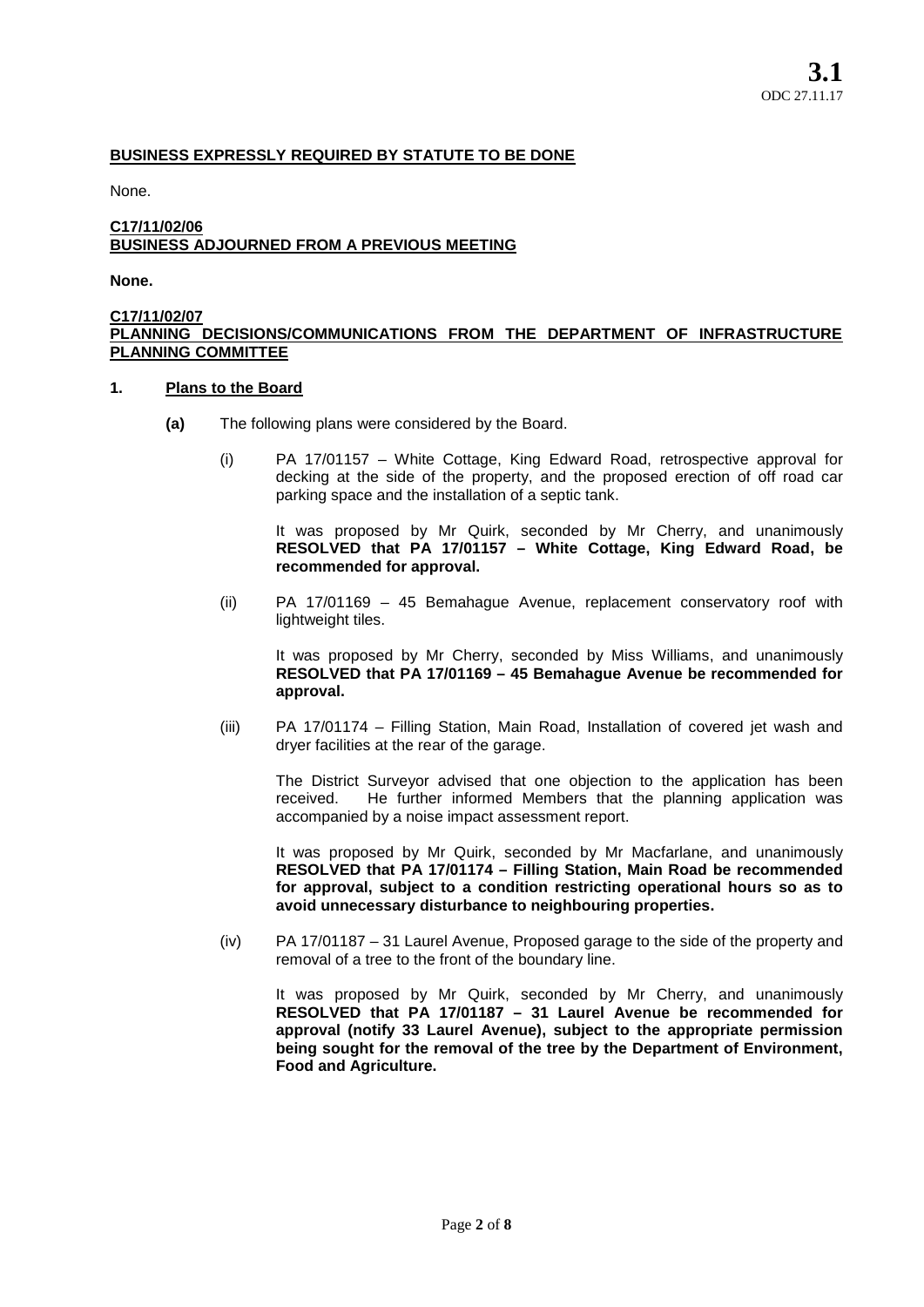(v) PA 17/01188 – 59 King Edward Road, window door alterations and the creation of two ground floor bedrooms for staff accommodation.

Concern was expressed that this was becoming a Housing Multi Occupancy property and the regulations for such schemes and were different and the proposed rooms are remote from the rest of the facilities.

It was proposed by Mr Quirk, seconded by Mr Macfarlane, and unanimously **RESOLVED that PA 17/01188 – 59 King Edward Road be recommended for refusal as concerns were raised as follows:-**

- **Location of the proposed bedrooms being so remote from the existing living quarters.**
- **The existing layout of the first floor suggests the property is being used as a house of multiple occupation.**
- **No satisfactory amenity facilities for the proposed new bedrooms.**

## **2. Planning Communications**

None.

### **C17/11/02/08 FINANCE AND GENERAL PURPOSES**

# **1. Housing Expenditure Report**

To be considered In Committee.

### **C17/11/02/09 REPORT FROM THE CLERK OR OTHER OFFICER**

## **1. Installation of Defibrillators**

Report of the District Surveyor dated 16<sup>th</sup> November 2017, having previously been circulated was considered.

District Surveyor advised that the memorandum of understanding gives a greater onus on the site owner defining the roles and responsibilities. He expressed concern that if, for whatever reason, the equipment fails whom would the liability fall upon.

The Chairman clarified to Members that, at the last meeting, the Board had agreed that the cost of installation be capped at £2,000. There are mandatory requirements for weekly and monthly inspections, including replacement of any consumables which will have a cost on the Authority. Members needed to be mindful about taking on the responsibility for the monitoring of the equipment and ongoing costs.

The District Surveyor was requested to bring a report back to the next meeting of the Board investigating:-

- The annual costs of maintenance; and
- How other Local Authorities are managing the defibrillators and boxes within their districts.

## **C17/11/02/10 LETTERS, PETITIONS, MEMORIALS AND OTHER COMMUNICATIONS**

# **1. Royal Artillery Association – St Barbaras Day Service**

Letter of invitation received 17<sup>th</sup> November 2017, to attend the St Barbaras Day Service to celebrate Regimental Day, to be held on  $3<sup>rd</sup>$  December 2017 at 11.00 a.m followed by buffet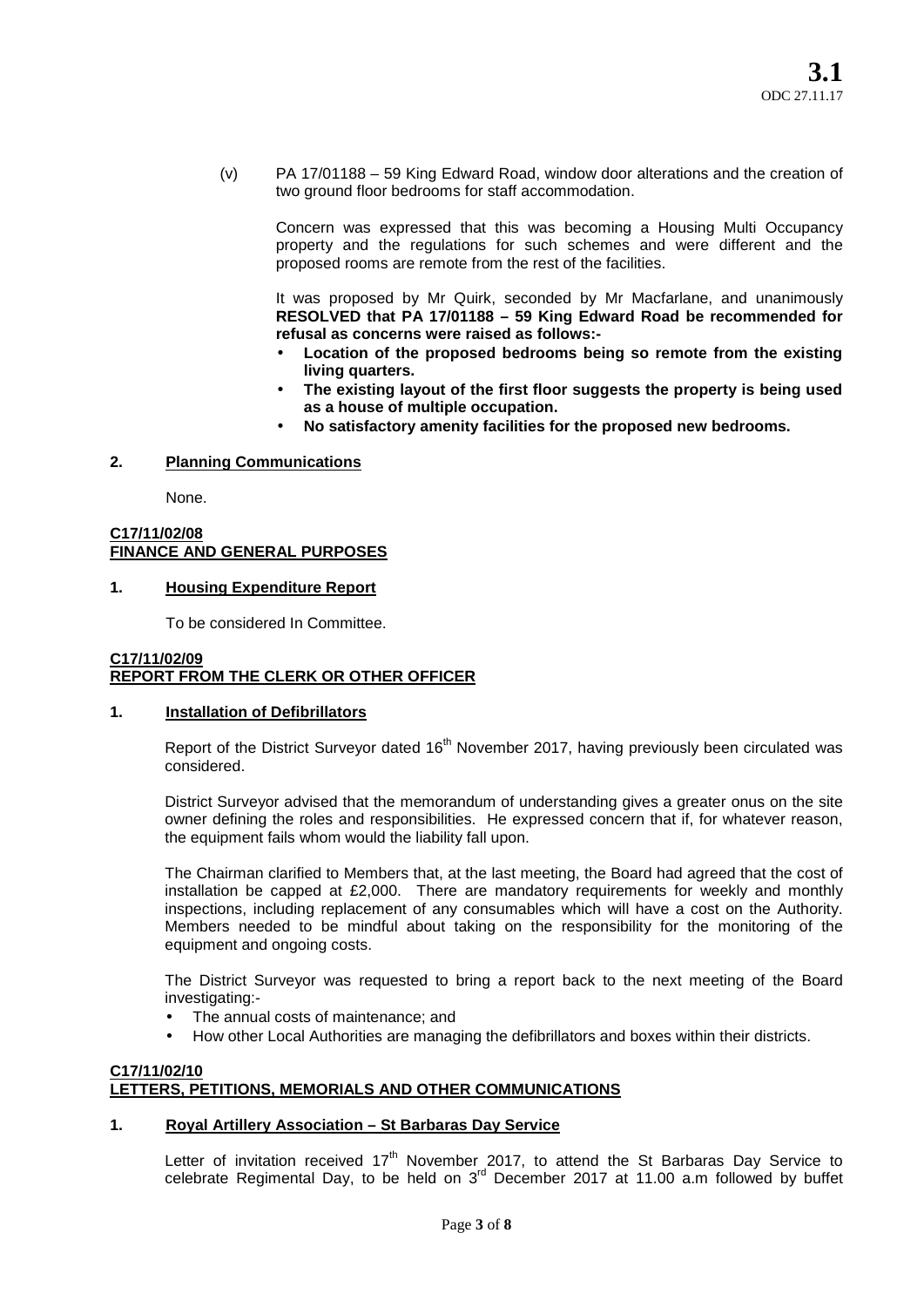reception. Commissioner Cherry will be in attendance in another capacity. The Chairman indicated his attendance.

# **2. Onchan District Explorer Scout Unit**

Letter of invitation received  $17<sup>th</sup>$  November 2017, to attend the award ceremony and expedition presentation for the Explorer Belt – Iceland 2017, being held on 1<sup>st</sup> December 2017 at 6.30 p.m.. Commissioner Turton will be in attendance.

## **3. Tynwald Christmas Carol Service**

Letter of invitation dated 14<sup>th</sup> November 2017, to attend the Tynwald Christmas Carol Service to be held on 14<sup>th</sup> December 2017 at 1.10 p.m. Chairman and Commissioner Turton indicated they would be in attendance.

### **4. Marown Parish Commissioners – Civic Service**

Letter of invitation dated  $1<sup>st</sup>$  November 2017, to attend the Marown Christmas Civic Service to be held on 10<sup>th</sup> December 2017 at 11.15 a.m. Chairman indicated his attendance.

#### **C17/11/02/11 QUESTIONS**

None.

### **C17/11/02/12 MOTIONS**

None.

# **C17/11/02/13 ENVIRONMENTAL AND TECHNICAL SERVICES MATTERS**

None.

## **C17/11/02/14 PROPERTIES AND AMENITIES MATTERS**

# **1. Housing Allocations**

To be considered In Committee.

### **C17/11/02/15 CHAIRMAN'S ANNOUNCEMENTS**

# **1. Attendances**

16<sup>th</sup> November – Marion Road Development – Official Handover from Contractor

# **2. Dates for the Diary**

- 30<sup>th</sup> November IOM Municipal Association
- 1<sup>st</sup> December Celebration of Christmas, Port St Mary Commissioners
- 1<sup>st</sup> December Onchan District Explorer Scout Award Ceremony and Expedition presentation
- 3<sup>rd</sup> December St Barbaras Day Service, Royal Artillery Association
- 5<sup>th</sup> December Commissioners' Surgery
	- $\circ$  6.30 p.m. Onchan Hub Chairman will be in attendance.
- 8<sup>th</sup> December Onchan Torchlight Procession and Christmas Market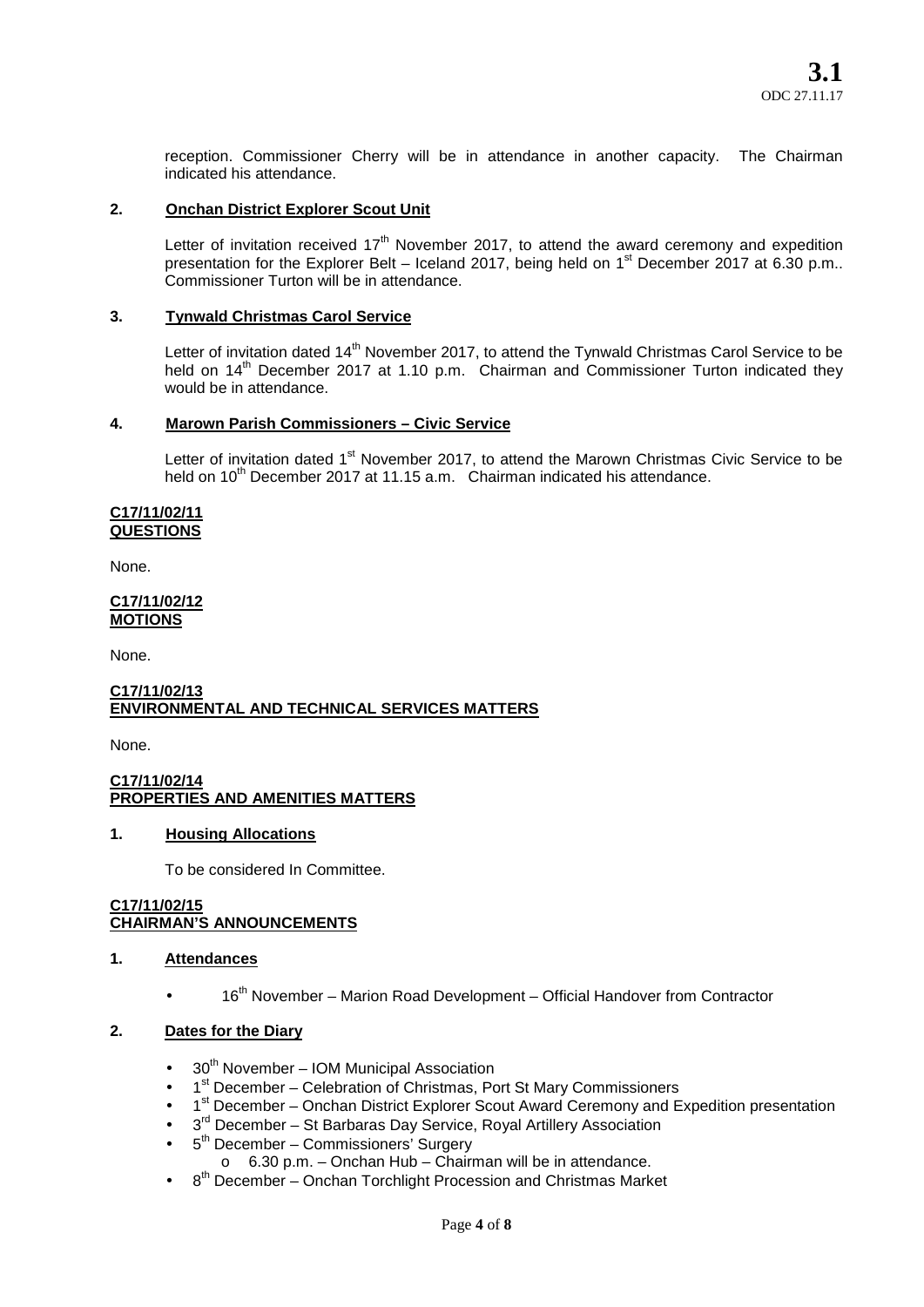- $\bullet$  10<sup>th</sup> December Marown Christmas Civic Service
- $\bullet$  13<sup>th</sup> December Methodist Church Carol Service
- $\bullet$  14<sup>th</sup> December Tynwald Christmas Carol Service
- 19<sup>th</sup> December Christmas Reception, Douglas Borough Council

## **C17/11/02/16 ANY OTHER BUSINESS**

## **1. Street lighting columns**

A member stated that there are 900 to 1000 standards with different specifications located within the District. Some columns are exposed to environmentally harsh conditions causing corrosion and requested that priority be given to inspection of the integrity of those columns.

The District Surveyor advised that inspection of street lighting columns was included for the budget recommendations for the next financial vear. <br>He understood that the Manx Utilities Authority He understood that the Manx Utilities Authority had the capability of completing the tests.

Discussion ensued with regard to the 2012 Street Lighting Inspection Report. The District Surveyor confirmed that within the report:-

- The columns highlighted as urgent had been replaced within that year.
- There were 10 columns highlighted that required work within 2 years, those works had also been completed.

The District Surveyor advised that the report was a technical document which had been commissioned by the Authority and, on the advice of the Acting Chief Executive, was not a public document.

A Member was pleased to note that the re-examination of the street lighting columns was to be included in the budget considerations for the next financial year, which formed part of the rate setting process.

The Chairman asked that clarification be sought from the legal advisors as to whether the 6 year old document could now be released. There was a member of the public with technical knowledge who had asked for a copy of the report to be released.

Chairman felt it would be wise to have another look at the report as an indication as to where there might possibly be risks and, if necessary, commission the Authority's service provider to inspect the street lighting columns.

The District Surveyor advised that specialist equipment was required to test the integrity of the columns. The contractor carries out visual inspections.

In answer to question from a Member, the Chairman did not feel that there was an issue in releasing the Street Lighting Report to members.

In answer to comment, the District Surveyor advised that the document its self was technical, commissioned by the Authority and supplied to us as a commercial document. He was cautious in the document entering the public domain. The release of the document may give commercial advantage when tendering for the inspection works.

It was proposed by Mr Quirk, seconded by Mr Allen and unanimously **RESOLVED that the opinion of the legal advisors be sought regarding releasing the 2012 Street Lighting Inspection Report in to the public domain. Should there be no issues then the document be released.**

The District Surveyor to report back to the next meeting of the Board.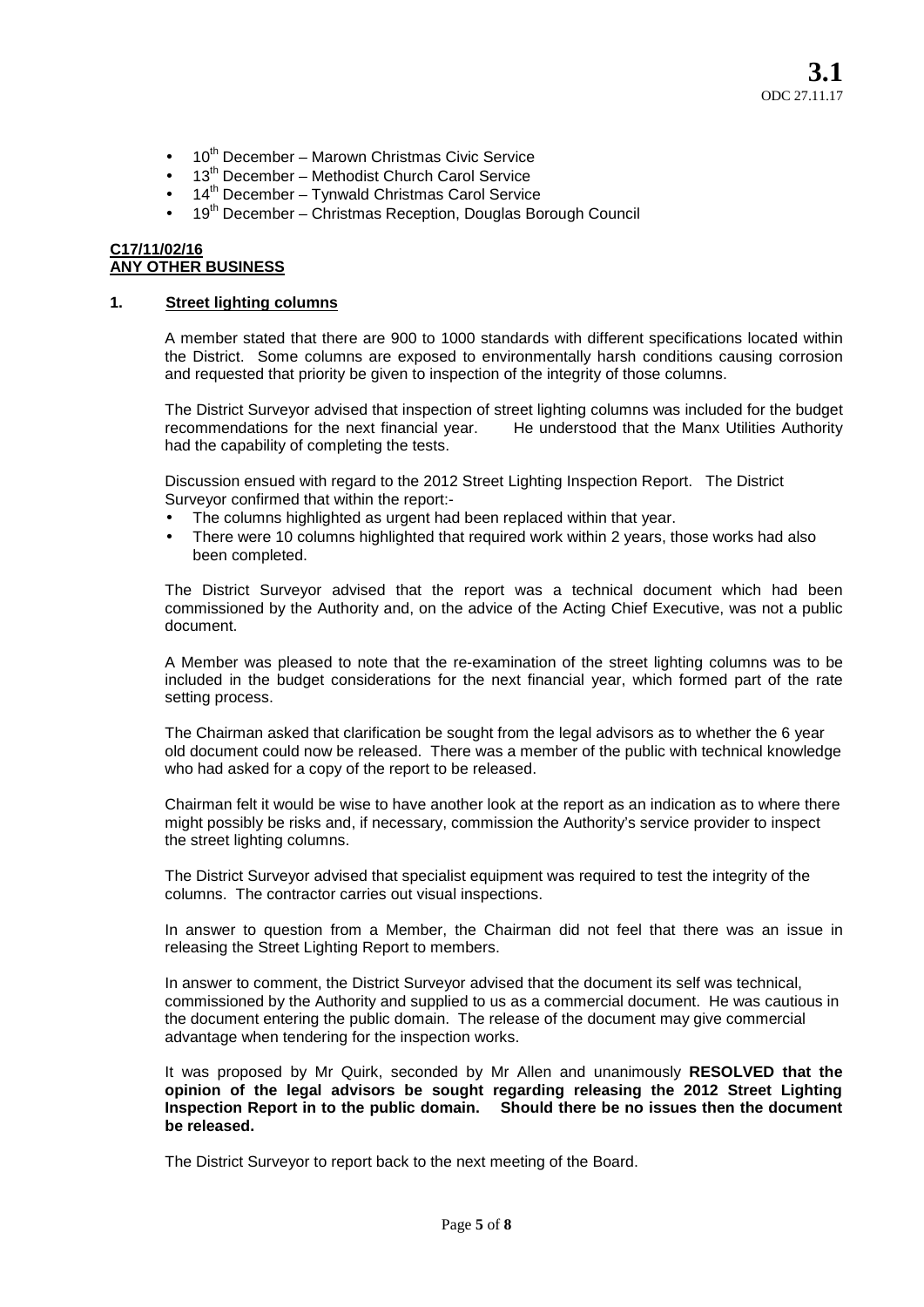# **2. A2 Improvement Works**

In answer to question, the District Surveyor advised that works had commenced at Summerhill Road, which will then progress to School Road and Sandringham Drive. Resurfacing and lining work for the rest of the roadway will then be undertaken. There has been given no timescale for the completion of the whole project.

## **3. Apologies**

- Onchan Torchlight Procession Miss Williams and Mr Turton
- Next Board Meeting Miss Williams, Mr Turton will be arriving late to the meeting.

### **4. Manx Autosport – Onchan Stage**

A member advised that he had been approached regarding a new stage to be held in Onchan for the May Rally. The route would be leaving South Drive at Government House, turn left to go round Governors Roundabout up the road to Signpost Corner and through to Hillberry with the finishing point being at Little Mill.

Members advised that this arose from discussions with His Excellency and the former Chief<br>Executive, and representatives of Manx Autosport. The Department of Infrastructure and the Executive, and representatives of Manx Autosport. Police are aware of the proposed stage, and Government House has given approval for use of their grounds.

A member indicated that Manx Autosport would like to attend a meeting of the Board to give a presentation.

The Chairman requested that the trophy element be held over till after the presentation of Manx Autosport.

*The meeting moved to In Committee proceedings at 7.55 p.m.*

# **C17/11/02/17 MINUTES**

# **1. Staff minutes of the Ordinary meeting held on Monday 13th November 2017**

The staff minutes of the ordinary meeting held on Monday  $13<sup>th</sup>$  November 2017, copies of which having previously been circulated, were considered.

The Chairman thanked Mr Vincent for his hard work over the last six months, and felt he had carried out a good job in that interim period.

The Chairman further advised that the Authority has advertised for a Finance Manager, closing date to be 8<sup>th</sup> December 2017. The interview panel will consist of the Chairman, the Lead Member for Finance and General Purposes, and the Deputy Clerk.

It was proposed by Mr Cherry, seconded by Miss Williams and unanimously **RESOLVED that the minutes be agreed as a correct record of proceedings and be signed by the Chairman.**

# **C17/11/02/18**

# **FINANCE AND GENERAL PURPOSES**

## **1. Housing Expenditure Report**

Report of the Interim Finance Manager for the year to  $31<sup>st</sup>$  October 2017, having previously been circulated was considered.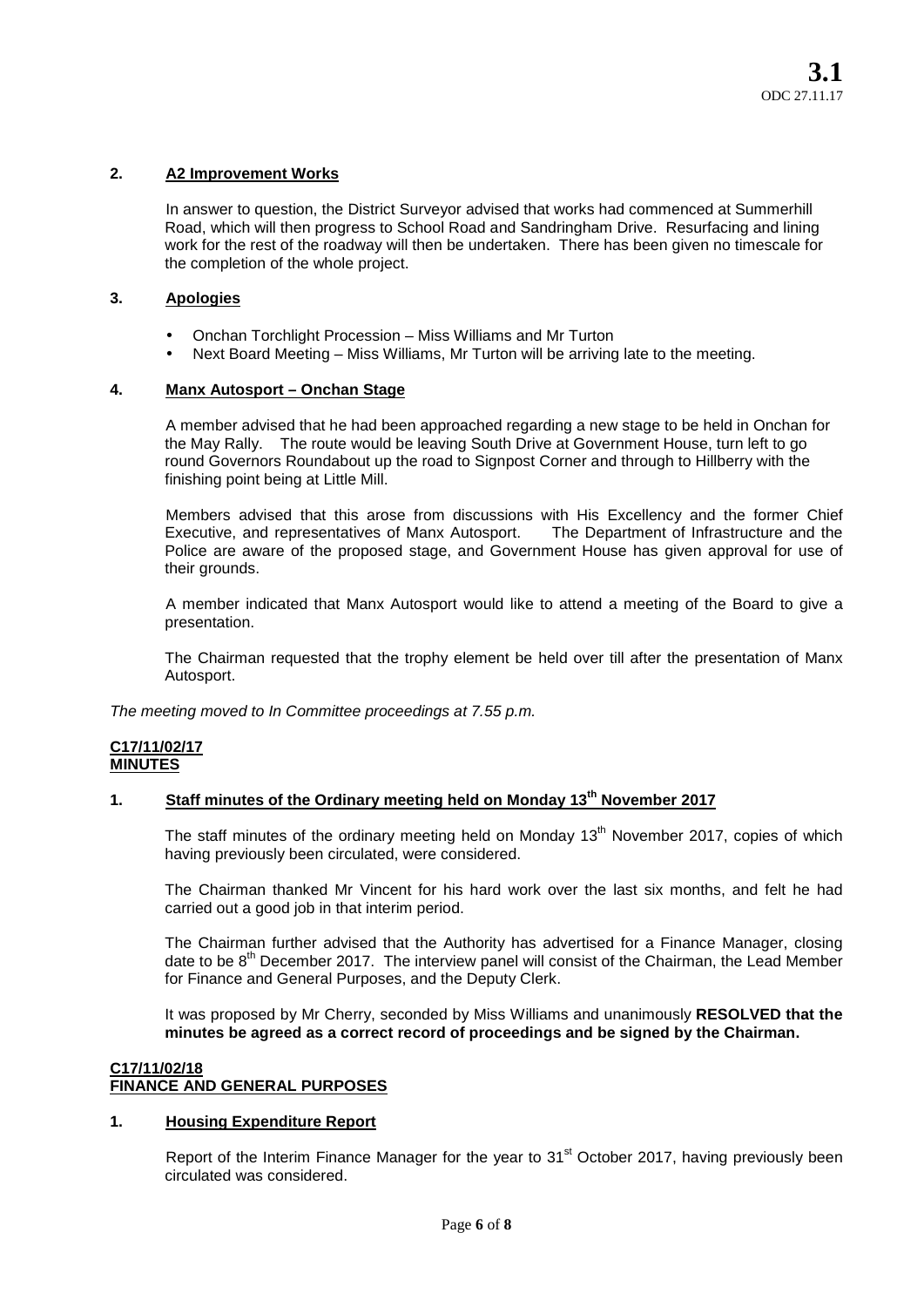The Interim Finance Manager advised that there is nothing significant to note, the main expenditure was due to the void costs.

In answer to question, the Interim Finance Manager advised that the increase in the Utilities heading was due to the number of voids. Contractors use the gas and electricity services to carry out the works.

The Housing Sub-Committee were to consider having a further meeting. A report on the current voids to be submitted to the next meeting of the Board.

In answer to question, the Interim Finance Manager advised:-

- SMP will be attending the meeting of the Board on  $11<sup>th</sup>$  December to present the first draft of the budget and rate setting.
- Collection of rent arrears continuing.

## **C17/11/02/19 PROPERTIES AND AMENITIES MATTERS**

### **1. Housing Allocations**

The following matter was considered in committee and transferred to the public domain.

On the proposal of Mr Cherry, seconded by Miss Williams, it was unanimously **RESOLVED that the following housing allocations be approved en bloc:-**

- **(a) 13/17 – 2 Bed Bungalow - that the tenancy of 13/17 be offered to HA 3671.**
- **(b) 10/78 – 3 Bed House - that the tenancy of 10/78 be offered to TG 423.**
- **(c) 18/22 – 2 Bed Adapted Flat- that the tenancy of 18/22 be offered to HA 3842.**

#### **C17/11/02/20 ANY OTHER BUSINESS**

### **1. C17/11/01/16(7) – Kenyon's Café, 44-46 Main Road/Onchan Hub**

Mr Macfarlane declared an interest.

The Chairman advised that:-

- The Deputy Clerk had attempted to contact the Trustees by letter, which was returned as 'not known as this address'. In the interim period contact was made with Member of the Committee who confirmed the address was correct.
- The lease came to an end on  $17<sup>th</sup>$  November 2017 and the building is no longer being used by the Trustees of Kenyon's. No keys have yet been returned.
- Deanwood have valued the building and will be marketing the property for vacant possession.
- The Trustees of Kenyon's have not confirmed or accepted the lease for the use of the Club Room.
- The Club Room is now available for one off hirings.

It was proposed by Mr Turton, seconded by Mr Quirk, and unanimously **RESOLVED that the Trustees of Kenyon's be given to 31st December 2017 to advise whether they wish to use the Club Room. Further, that in the interim the Club Room should only be hired out for one off hirings**.